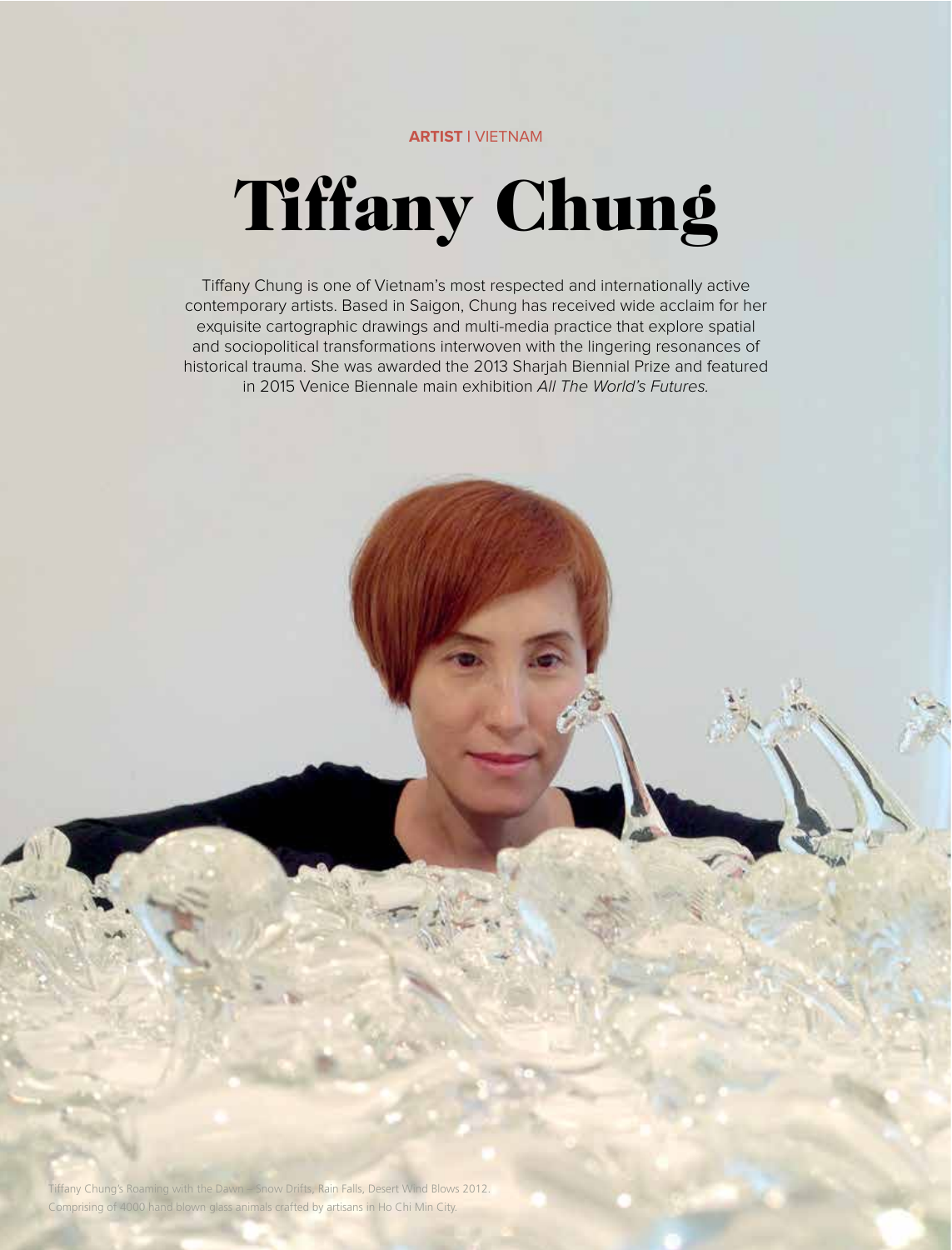### ON GENDER AND CHOICES

I majored in photography and art as soon as I started college. My decision to choose art as a career was affirmed during graduate school, when I became more convinced of how art could influence and shape culture and society. It was also a challenge that I wanted to take on – to have my voice as a woman artist in the art world largely dominated by successful male artists.

# ON SAN ART AND DEVELOPING CONTEMPORARY ART IN VIETNAM

My family migrated to the US from Vietnam as refugees after the war. One of the biggest challenges when I first came back to Vietnam in 2000 was the lack of an art infrastructure and a supporting community that would come together and actively engage in the socio-political issues of a fast changing, post-war society. So I co-founded San Art with Dinh Q. Le and two other artists in 2007. Under the leadership of Executive Director Zoe Butt and our board members, San Art has been playing an active role in promoting critical thinking concerning interdisciplinary practice and knowledge of art within our community through a series of exhibitions, a residency program and an education program called 'Conscious Realities.' San Art has become a key meeting point that introduces a broad array of international visitors (artists, curators, researchers, collectors and much more) to the local artistic community. San Art would not be where it is today were it not for a select handful of international foundations and private individuals who have supported us in our struggle to support artists in a country with no financial support for contemporary art.

# ON MENTORING THE NEXT GENERATION OF VIETNAMESE ARTISTS

We have come a long way in the past fifteen years. Young Vietnamese artists these days are eager to learn and practice contemporary art, despite the lack of critical thinking in the education system here. With San Art programs mentioned above, we aim to continue supporting and equipping artists with knowledge beyond art; to experiment beyond their training in the plastic arts, to collaborate and

"I wake up every day grateful for being able to do what I do and looking forward to materialize my research and ideas. Living in Vietnam with its current political state, I want my work to function as a protest against this 'politicallydriven historical amnesia' . . ."

research within other disciplines of research and innovation. In turn, a number of artists have been active in the region and even in the international art scene. I hope young Vietnamese artists understand the most important aspects of this field of work are the genuine interest in issues that matter to society, and the tenacity to keep it going; that our quest for knowledge would take us on a journey rather than just to arrive at a destination. I certainly hope they can sustain their practice by developing a critical voice that demands changes in our society and especially in the education system here, which [in the past forty years] has been deliberately promoting what I call 'politically-driven historical amnesia.'

### ON BEING AN ARTIST

I wake up everyday grateful for being able to do what I do and looking forward to materialize my research and ideas. Living in Vietnam with its current political state, I want my work to function as a protest against this 'politically-driven historical amnesia' that I spoke earlier. It is important to encourage the viewer to enter my work through its exciting visual, before realizing the heavy conceptual framework.

As I explore issues of urban progress and transformation, the link to history and geopolitics is inevitable. My academic and ethnographic research leads to excavating and remapping certain unrecorded or denied